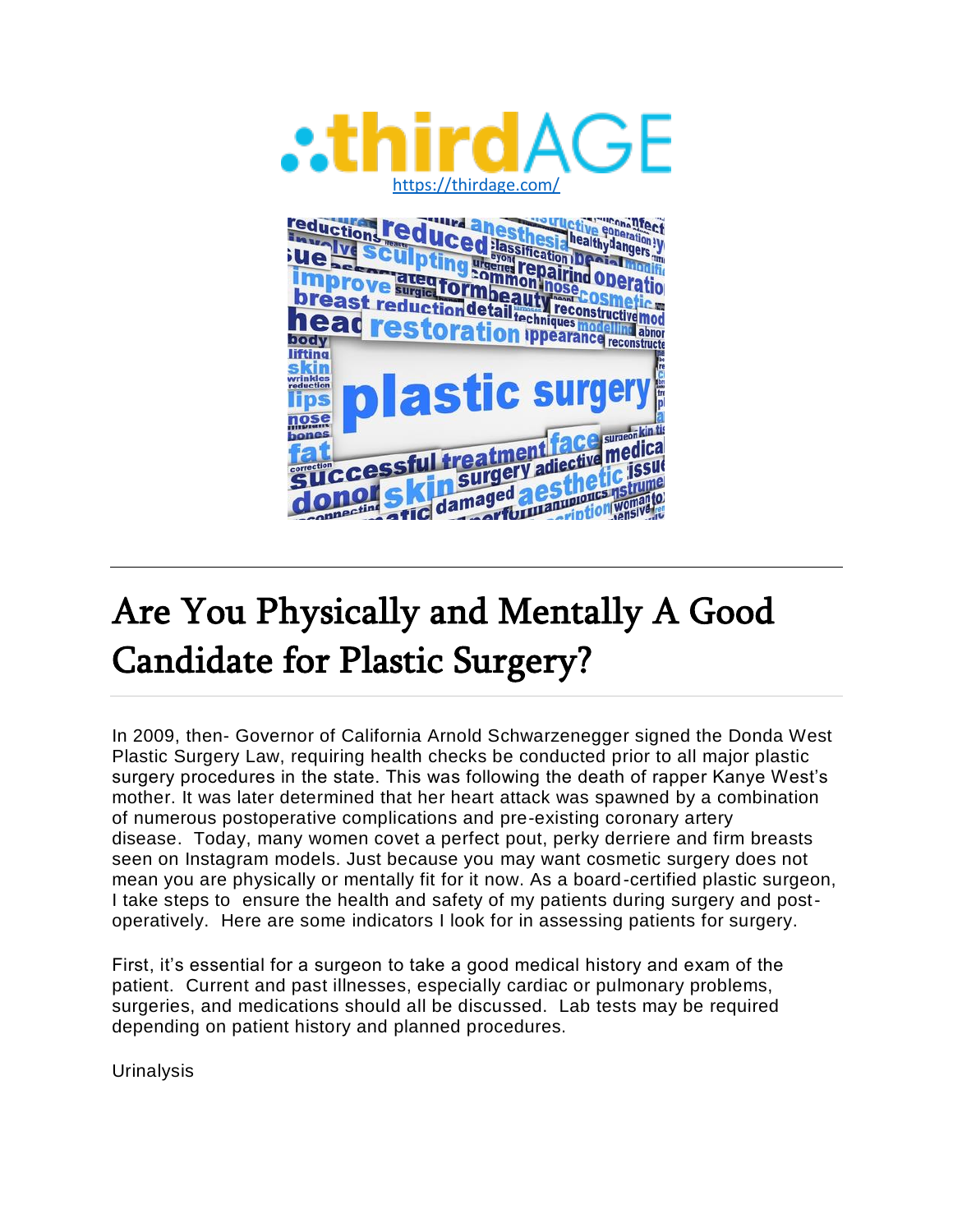When it comes to preparation for a plastic or cosmetic surgery procedure, a urinalysis can inform the doctor if a patient has certain types of infections, like a urinary tract infection (UTI), bladder, or kidney infection. Urine tests are also effective in detecting high blood pressure and diabetes.

Blood Count Test

Also known as a complete blood count (CBC), this blood test literally counts your blood. It takes note of the number of red blood cells, white blood cells, and platelets. This tells physicians if you're anemic (i.e. have a red blood cell deficiency) or have a blood clotting disorder like hemophilia. CBC tests also detect infectious bloodborne diseases like HIV or hepatitis.

Electrocardiogram (ECG or EKG)

Essentially, the ECG is a medical test that tells if your heart is in good condition through detecting any heart abnormalities by measuring the electrical activity of the heart when it contracts. Cosmetic surgery causes tremendous stress on the body, with the heart being one of the most important organs when it comes to stress response. That is why it is crucial for the doctor to assess whether your heart can endure the trauma during the operation.

Chest X-Ray

The Chest X-Ray is also one of the tests that may be required for your procedure. This is usually carried out to check the condition of your lungs and see whether you have breathing difficulties when you are put in anesthesia. This test is especially requested if you are a smoker or have a history of smoking. Signs of pneumonia or any breathing disorder may result in the postponement or cancellation of your surgery.

Mixing nicotine use with surgery can cause problems:

Loss of cheek skin, nipples or tummy skin after a facelift, breast lift, breast reduction, or tummy tuck surgery

Infections

Death of fat cells (fat necrosis), causing hard lumps

Delayed wound healing

Thick, wide scars

Blood clots, which can be fatal

Increased pain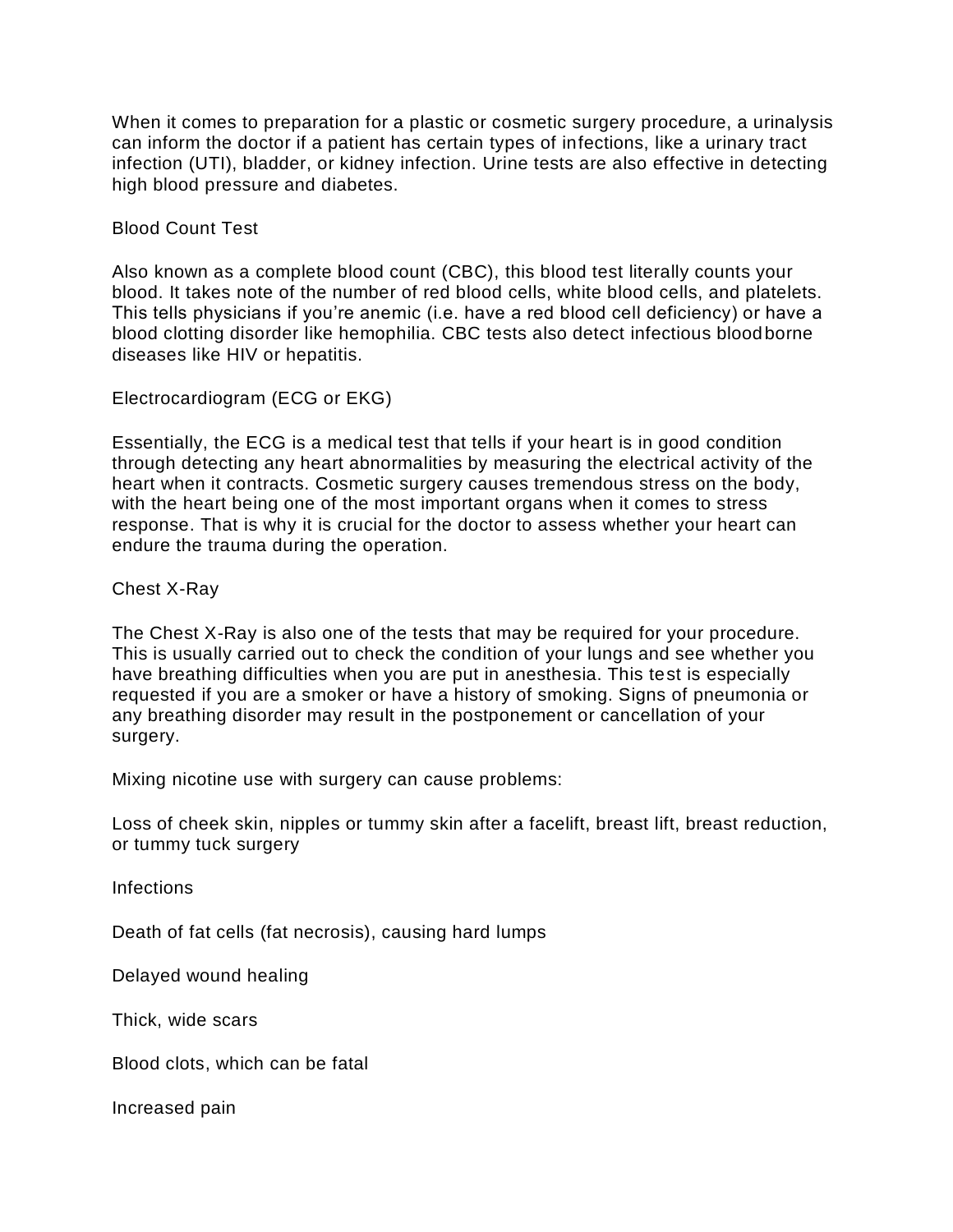Permanent small vessel damage; a risk even if you have quit

Loss of breast implants

Life-threatening complications like stroke, heart attack, blood clots, and pneumonia.

Mammogram

The mammogram is typically required for women who want to get breast augmentation or breast lift done. This is to help detect signs of breast cancer.

#### Psychological Screening

Although there is no formal psych test to assess a patient's readiness and motives for cosmetic surgery, I take time with my patients to learn their reasons for desiring cosmetic change. Immediate red flags include having surgery to try to keep a wayward spouse; an exaggerated concern over a minor problem; someone who seems addicted to cosmetic surgery; or someone with body dysmorphic disorder. This syndrome is most appropriately treated by psychological treatment, not surgical intervention.

## Alcohol Habits

It is important not to drink alcohol before undergoing plastic surgery – or any type of surgery for that matter – as it can cause unforeseen complications and seriously impact final results and the way you heal. Alcohol, especially when excessively consumed, can dry out your skin, which can then result in cracks appearing. If you're having a plastic surgery procedure where skin is stretched (facelift, breast augmentation or abdominoplasty, for example) then dry, cracked skin will make it harder for the surgeon to staple or stich the skin together, resulting in a less-thanoptimum result and possibly a scar.

## Body Weight

Sometimes patients will enter a plastic surgeon's office excited about a decision to finally move forward with breast or body contouring surgery, but then afterwards emerge having found out they are not currently a candidate because of excess body fat. This scenario is not only disappointing, but it can be an emotionally deflating and potentially embarrassing experience for patients. I sympathize with the emotional pain that such patients feel, and I want to help them realize their goals. However, there are several specific reasons that your plastic surgeon might recommend weight loss prior to undergoing a procedure. In addition, the results that you can achieve are likely to be much better if your weight is in a better range. Consider an overweight woman who wants breast reduction surgery. Even when the breasts become smaller and more uplifted, it is extremely difficult for us to deal with the fullness lateral to the breasts (the "bra roll"), which significantly compromises the aesthetic result. In addition, it is much harder to get a beautiful transition between the breast and the abdomen due to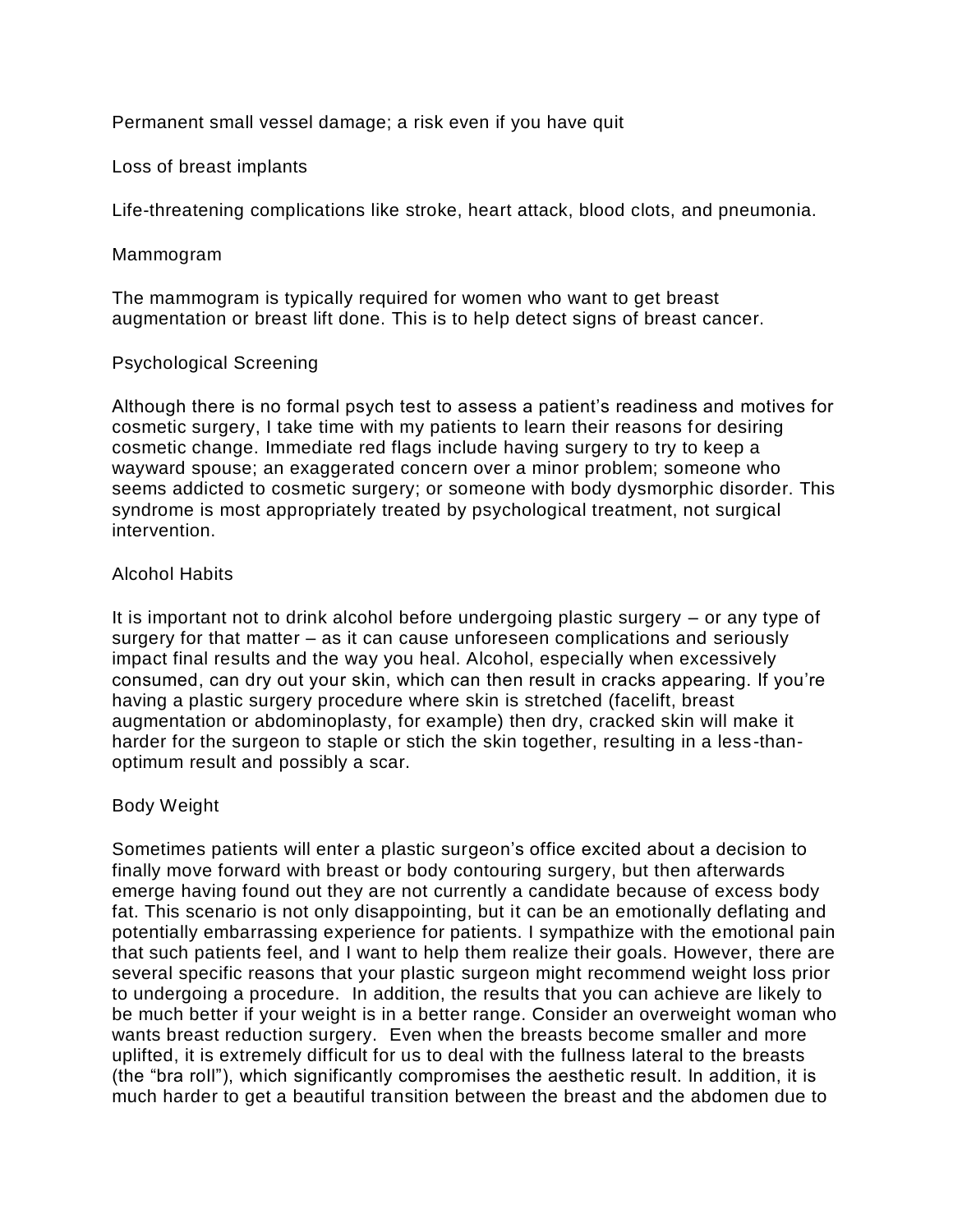the excess weight. On the other hand, let's consider the patient who is overweight and wants a tummy tuck or liposuction. In this instance, the surgeon will not be able to remove all the excess fat in these areas, as it is technically challenging and can look odd because it is out of proportion to the surrounding fatty deposits. Even large volume liposuction cannot fully solve this problem. Body contouring surgery is great for shaping your body, but it is not a method or substitute for weight loss or weight control. At my clinic there is a full-time wellness/weight loss coordinator who helps patients achieve a healthy body composition ( body fat percentage and lean muscle mass balance) before undergoing body contour procedures.

What is an option for those who need to lose weight to be a better candidate for cosmetic surgery?

There is an FDA approved "Gastric Balloon" procedure that I perform. It is appropriate for patients who have not had previous weight loss surgery and who have a BMI (Body Mass Index) of 30 to 40. Patients diagnosed with bulimia, binge eating, compulsive overeating, high liquid calorie intake habits or similar eating-related psychological disorders are not good candidates. I've now treated numerous patients who have successfully lost up to 20% of their body weight with the balloon procedures and have gone on to aesthetic body contouring with much improved results.

How does the balloon method work?

This non-surgical outpatient procedure begins with a diagnostic endoscopy to ensure that it is safe to perform. Once the patient is mildly sedated and comfortable, the procedure can begin. The deflated gastric balloon is inserted through the esophagus and into the stomach. A syringe is then used to fill the balloon with a sterile saline solution. Once the weight loss balloon has been filled with saline, it expands to approximately the size of a grapefruit. The entire procedure takes about 20 minutes. Patients can usually return home within 30 minutes. Over the last 20 years this procedure has helped over 277,000 people. The gastric balloon encourages portion control while patients make healthy changes to diet and lifestyle.

How long does the balloon stay in place?

The balloon remains in the stomach for the first six months after the procedure. With the stomach balloon and Dr. Poulos' support team, patients usually see the most drastic results in the first six months. It is very important to use this time to develop healthy habits that will continue for the rest of one's life.

What to expect after the balloon placement.

Over the first 14 days after placement, patients may experience nausea or vomiting. I recommend a liquid diet for his patients during the first week to help manage these symptoms. Also prescribed are effective anti-nausea drugs to help the patient through the initial stage.